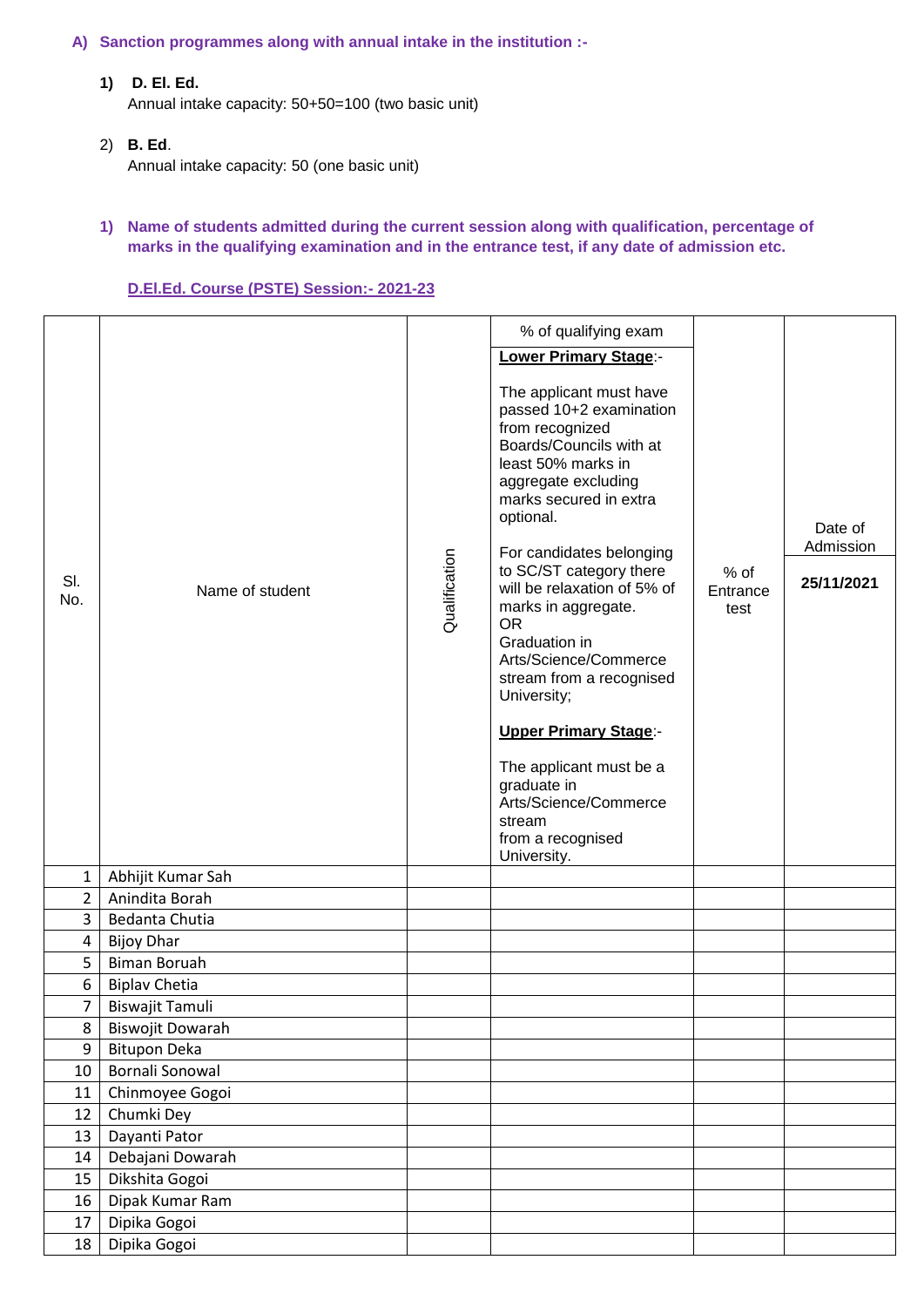| 19       | Drishtipriya Rabha     |  |  |
|----------|------------------------|--|--|
| 20       | Ganesh Gogoi           |  |  |
| 21       | Gitashree Boruah       |  |  |
| 22       | Gobinda Das            |  |  |
| 23       | H Gene Sumu Buragohain |  |  |
| 24       | Hiyajyoti Borah        |  |  |
| 25       | Jerina Konwar          |  |  |
| 26       | Joyprakash Chetia      |  |  |
| 27       | Joyshree Gogoi         |  |  |
| 28       | Juli Phukon            |  |  |
| 29       | Kalpajyoti Gogoi       |  |  |
| 30       | Karbi Kanchan Moran    |  |  |
| 31       | Karishma Konwar        |  |  |
| 32       | Kashmiree Phukan       |  |  |
| 33       | Khadyut Bakalial       |  |  |
| 34       | Khiranjit Borah        |  |  |
| 35       | Krishtimoni Phukan     |  |  |
|          | Lokhimoni Dutta        |  |  |
| 36<br>37 |                        |  |  |
|          | Lucky Borah            |  |  |
| 38       | Mainajan Doley         |  |  |
| 39       | Manish Rai             |  |  |
| 40       | Manisha Bokalial       |  |  |
| 41       | Monimala Gogoi         |  |  |
| 42       | Monish Chutia          |  |  |
| 43       | Monpa Phukan           |  |  |
| 44       | Mousumi Das            |  |  |
| 45       | Mousumi Mohan          |  |  |
| 46       | Mridusmrita Borgohain  |  |  |
| 47       | Mugdha Sonowal         |  |  |
| 48       | Munmun Hatiboruah      |  |  |
| 49       | Neelam Sonowal         |  |  |
| 50       | Nipa Gogoi             |  |  |
| 51       | Nujha Taskin           |  |  |
| 52       | Porinita Duarah        |  |  |
| 53       | Pran Krishna Das       |  |  |
| 54       | Pranab Gogoi           |  |  |
| 55       | Pranami Chetia         |  |  |
| 56       | Pranjal Barman         |  |  |
| 57       | Pritomjit Ligira       |  |  |
| 58       | Priyakhi Chutia        |  |  |
| 59       | Priyanshu Phukan       |  |  |
| 60       | Priyanka Khanikar      |  |  |
| 61       | Raihan Uddin Mazumdar  |  |  |
| 62       | Rahul Sah              |  |  |
| 63       | Rajdeep Tayeng         |  |  |
| 64       | Rashmi Rekha Gogoi     |  |  |
| 65       | Rashmi Rekha Gogoi     |  |  |
| 66       | Rashmita Dutta         |  |  |
| 67       | Rikumoni Gogoi         |  |  |
| 68       | Rituraj Gogoi          |  |  |
| 69       | Rubul Changmai         |  |  |
| 70       | Rumashree Tamuli       |  |  |
| 71       | Rumi Gogoi             |  |  |
| 72       | Rumi Tigga             |  |  |
| 73       | Sagarika Das           |  |  |
| 74       | Saloni Kejriwal        |  |  |
|          |                        |  |  |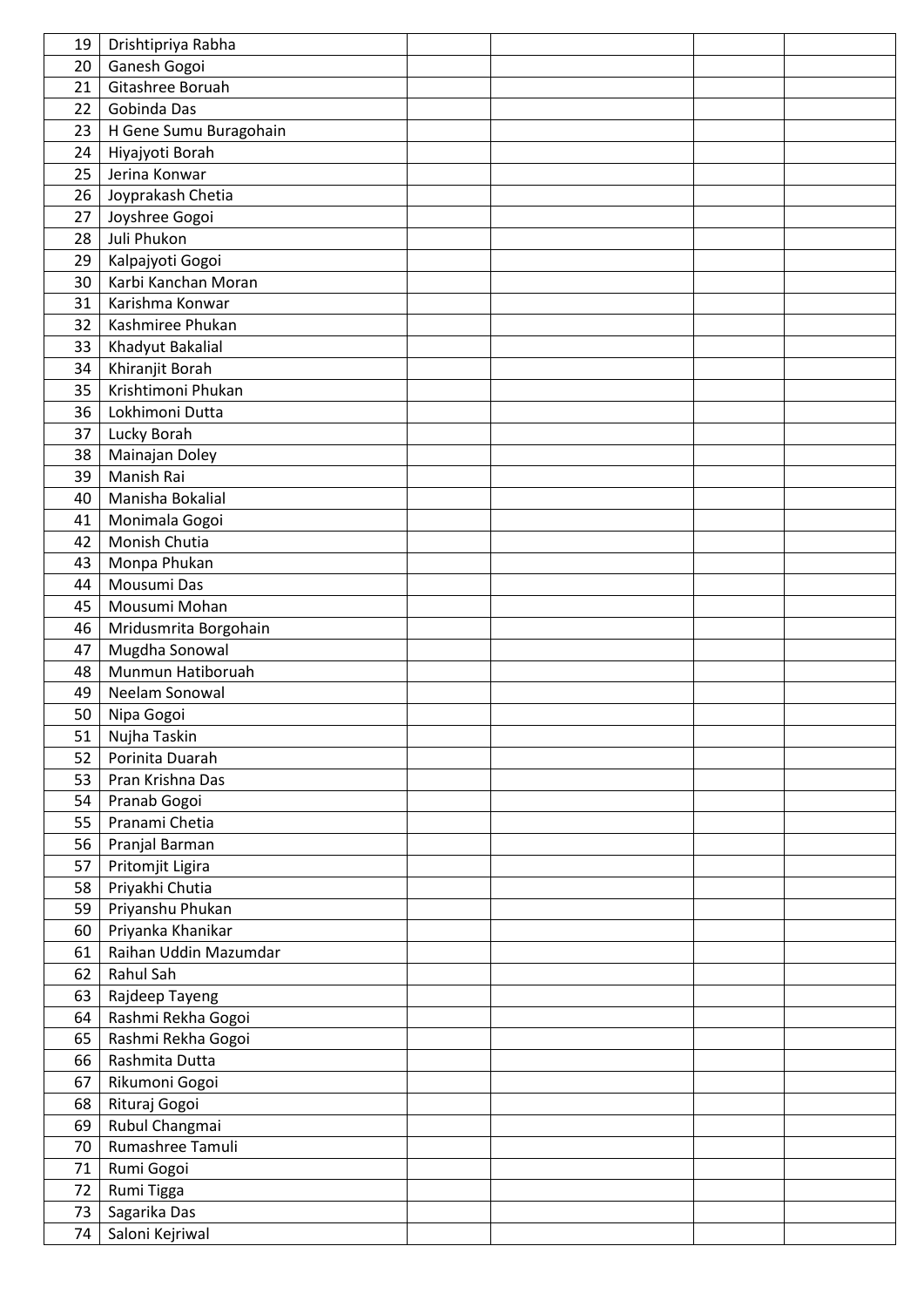| 75  | Samikhya Chutia       |  |  |
|-----|-----------------------|--|--|
| 76  | Sandhya Das           |  |  |
| 77  | Sangeeta Chetry       |  |  |
| 78  | Sanjana Phukan        |  |  |
| 79  | Sanu Gogoi            |  |  |
| 80  | Sewali Chutia         |  |  |
| 81  | Shyamoli Dutta        |  |  |
| 82  | Sibani Lahan          |  |  |
| 83  | Sristi Bonya Bokalial |  |  |
| 84  | Supriya Sonowal       |  |  |
| 85  | Thaneswar Dihingia    |  |  |
| 86  | Tribeni Jaradhara     |  |  |
| 87  | Usha Gupta            |  |  |
| 88  | Ujjol Pegu            |  |  |
| 89  |                       |  |  |
| 90  |                       |  |  |
| 91  |                       |  |  |
| 92  |                       |  |  |
| 93  |                       |  |  |
| 94  |                       |  |  |
| 95  |                       |  |  |
| 96  |                       |  |  |
| 97  |                       |  |  |
| 98  |                       |  |  |
| 99  |                       |  |  |
| 100 |                       |  |  |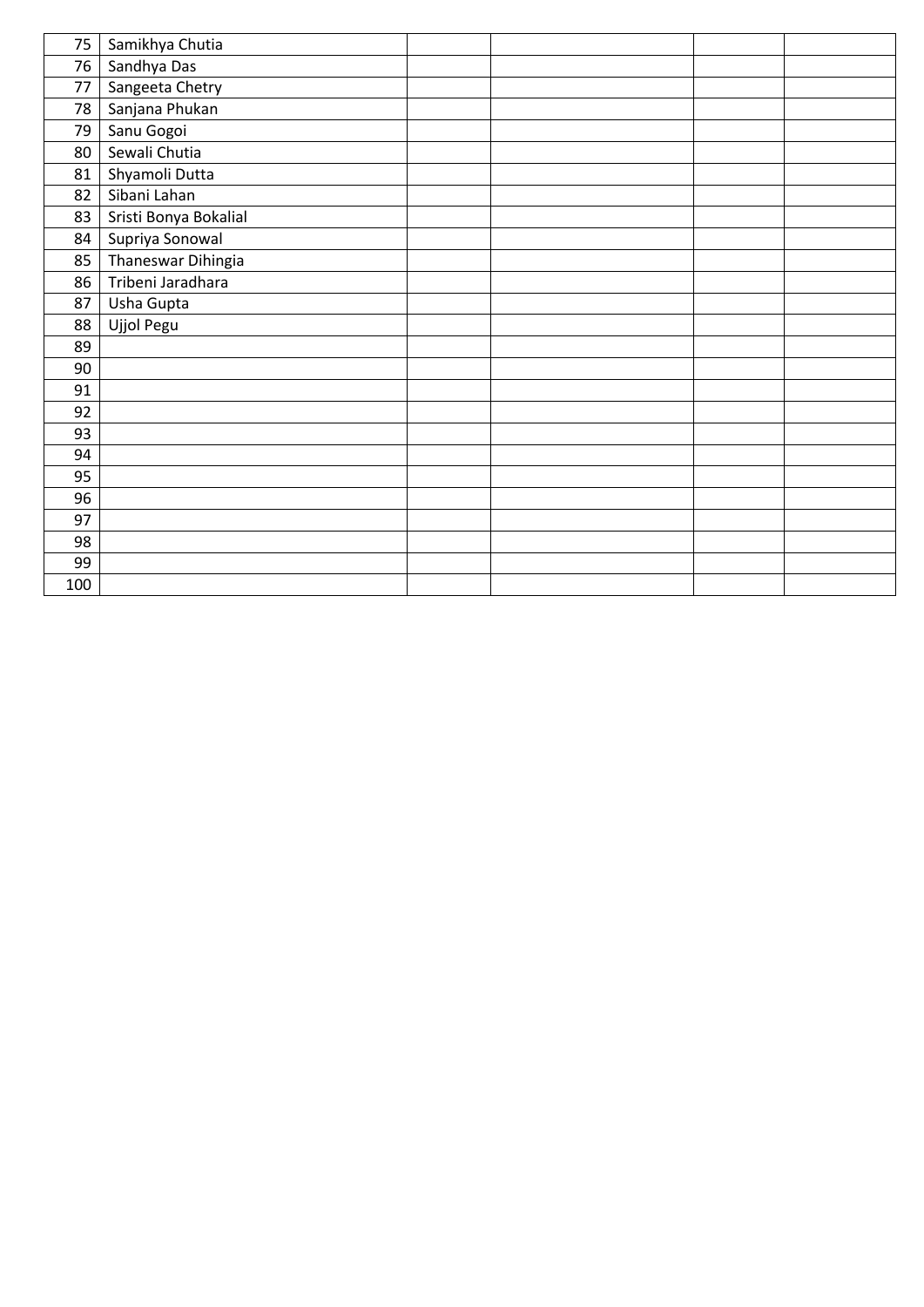| SI.<br>No.                     | Name of student                            | Qualification | % of qualifying exam                                          | $%$ of<br>Entrance<br>test | Date of<br>Admission |
|--------------------------------|--------------------------------------------|---------------|---------------------------------------------------------------|----------------------------|----------------------|
|                                |                                            |               | (50% Marks<br>(in Aggregate)                                  |                            |                      |
|                                |                                            |               | Either in Bachelor's or<br>Master's Degree                    |                            | 08/11/2021           |
|                                |                                            |               | (Relaxation of 5% Marks<br>(SC/ST/OBC/MOBC/PWD)<br>Categories |                            |                      |
|                                |                                            |               |                                                               |                            |                      |
| $\mathbf{1}$<br>$\overline{2}$ | <b>ABHILASH DAS</b><br><b>ACHYUT VERMA</b> |               |                                                               |                            |                      |
| 3                              |                                            |               |                                                               |                            |                      |
| 4                              | <b>AMRIT BORAH</b><br><b>ANANYA GOGOI</b>  |               |                                                               |                            |                      |
| 5                              |                                            |               |                                                               |                            |                      |
| 6                              | ARPARNA HANDIQUE<br><b>ANIRUDHA</b>        |               |                                                               |                            |                      |
|                                | <b>BHATTACHARJEE</b>                       |               |                                                               |                            |                      |
| $\overline{7}$                 | <b>ADITI BORGOHAIN</b>                     |               |                                                               |                            |                      |
| 8                              | <b>BABUL DIHINGIA</b>                      |               |                                                               |                            |                      |
| 9                              | <b>BIKASH THAPA</b>                        |               |                                                               |                            |                      |
| 10                             | <b>BHAKTIPUSPA PHUKON</b>                  |               |                                                               |                            |                      |
| 11                             | <b>BHUBAN SARMAH</b>                       |               |                                                               |                            |                      |
| 12                             | <b>DAISY GOHAIN</b>                        |               |                                                               |                            |                      |
| 13                             | <b>DEEBAKOR KONWAR</b>                     |               |                                                               |                            |                      |
| 14                             | <b>DIKSHYA BORDOLOI</b>                    |               |                                                               |                            |                      |
| 15                             | <b>DIPJYOTI GOGOI</b>                      |               |                                                               |                            |                      |
| 16                             | <b>DHARMENDRA GOGOI</b>                    |               |                                                               |                            |                      |
| 17                             | <b>GAYATRI PHUKON</b>                      |               |                                                               |                            |                      |
| 18                             | HARANATH BHARALI                           |               |                                                               |                            |                      |
| 19                             | <b>HANUMAN CHETRY</b>                      |               |                                                               |                            |                      |
| 20                             | HIMSIKHA HAZARIKA                          |               |                                                               |                            |                      |
| 21                             | <b>JITEN DEKA</b>                          |               |                                                               |                            |                      |
| 22                             | <b>JYOTI PRASAD DEORI</b>                  |               |                                                               |                            |                      |
| 23                             | <b>JNYANENDRA MOUPIA</b>                   |               |                                                               |                            |                      |
| 24                             | <b>JOYAMONI DAS</b>                        |               |                                                               |                            |                      |
| 25                             | JOYSHREE BURAGOHAIN                        |               |                                                               |                            |                      |
| 26                             | KIRAN CHANDRA GOGOI                        |               |                                                               |                            |                      |
| 27                             | KRISHNA RANI SHARMA                        |               |                                                               |                            |                      |
| 28                             | LIPIKA GOGOI                               |               |                                                               |                            |                      |
| 29                             | MALABIKA DEKA                              |               |                                                               |                            |                      |
| 30                             | <b>MRINAL DEHINGIA</b>                     |               |                                                               |                            |                      |
| 31                             | <b>NANG JIMI MAIO</b>                      |               |                                                               |                            |                      |
| 32                             | NILUTPAL CHETIA                            |               |                                                               |                            |                      |
| 33                             | <b>NIKHIL GHORPHOLIA</b>                   |               |                                                               |                            |                      |
| 34                             | PALLABI MUNDA                              |               |                                                               |                            |                      |
| 35                             | PANCHALO DUTTA                             |               |                                                               |                            |                      |
| 36                             | PONCHI DEVI                                |               |                                                               |                            |                      |
| 37                             | PRIYA PANDEY                               |               |                                                               |                            |                      |
| 38                             | <b>PUJA BORA</b>                           |               |                                                               |                            |                      |